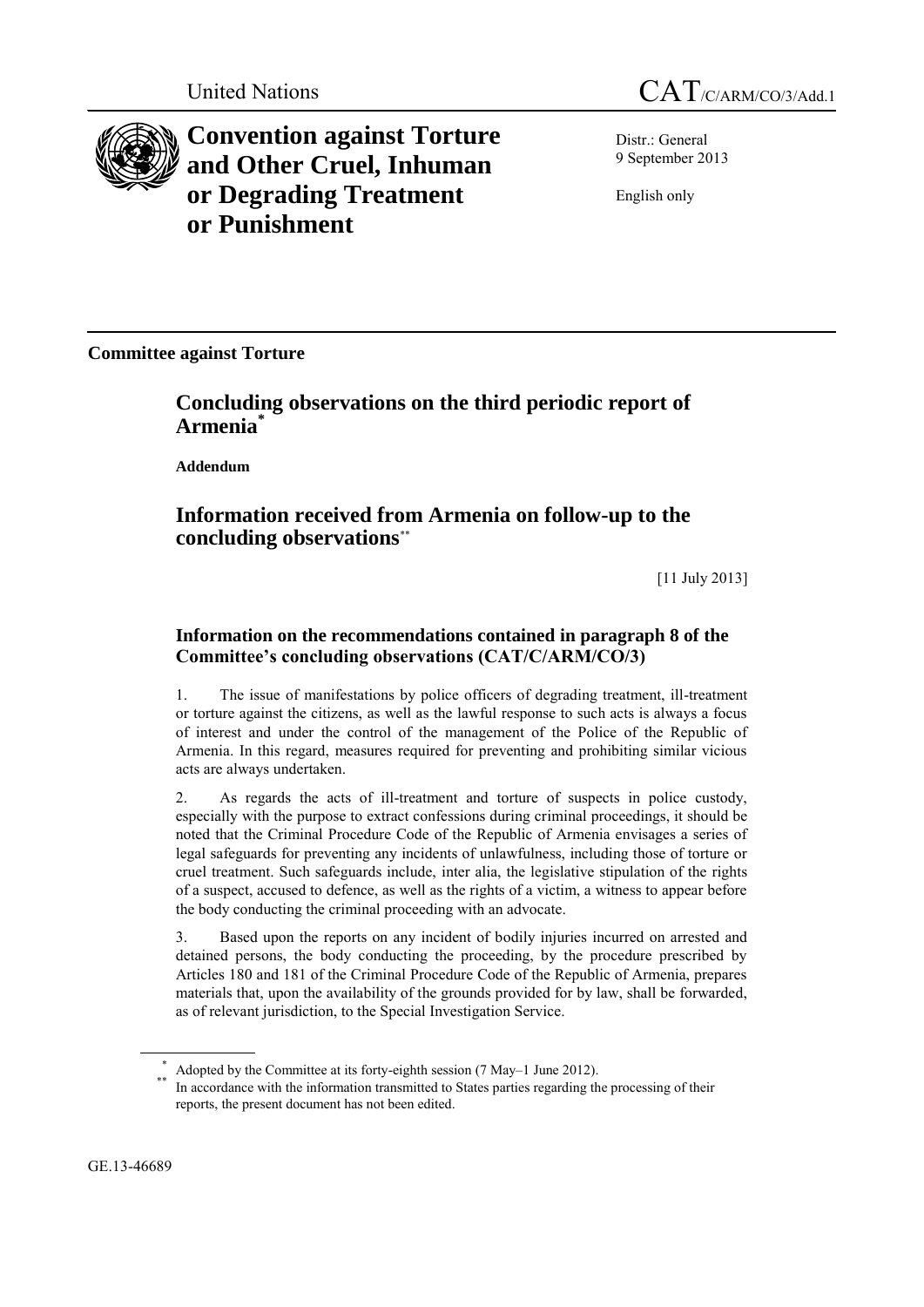4. In September 2012, under the coordination of the Ministry of Justice of the Republic of Armenia, the Draft law of the Republic of Armenia on making amendments and a supplements to the Criminal Code of the Republic of Armenia (K-049-23.08.2012-PI-010/0) was submitted to the National Assembly of the Republic of Armenia, the adoption whereof was substantiated by the necessity to bring into compliance the corpus delicti of torture stipulated by the Criminal Code of the Republic of Armenia to the standards of international law, in particular with the provisions of the Convention against Torture and Other Cruel, Inhuman or Degrading Treatment and Punishment (hereinafter referred to as "the Convention"). The draft document agreed upon by the Police of the Republic of Armenia, the National Security Service of the Republic of Armenia, the General Prosecutor's Office of the Republic of Armenia, the Special Investigation Service of the Republic of Armenia, the Judicial Department of the Republic of Armenia and the Staff of the President of the Republic of Armenia stipulates the following:

- A proposal has been made on supplementing part 2 of Article 104 of the Code with point 5.1, stipulating the murder accompanied by torture will also be considered as a qualified murder. Moreover, any of the elements of crime making the murder a qualified murder may not be interpreted as torture; committal of a murder with particular cruelty relates exclusively to the modus operandi, and the motives typical of torture are ignored. Besides, torture may also be practised without particular cruelty.
- Article 118 of the Code has been revised so that committal of acts with torture entails relevant liability for private individuals and is distinguished from torture as the elements of the latter are broader. The mentioned Article must eventually be read as follows:

#### "**Article 118. Beating and other violent actions**

(1) Beating or other violent actions that have not resulted in consequences provided for by Article 117 of this Code, shall be punished by a fine in the maximum amount of one-hundred-fold of the minimum salary, or by detention for a maximum term of two months.

(2) Beating or any action by which a severe pain or physical or mental suffering is intentionally inflicted on a person, which has been committed for aims or reasons foreseen in Article 119 of this Code, in case it has not resulted in consequences provided for by Article 112 of this Code, shall be punished by imprisonment for a maximum term of three years.

- (3) The action provided for by part 2 of this Article that has been committed:
	- (1) Against two or more persons;

(2) Against a person or his/her close relative due to service or public duty of that person;

(3) Against a minor or a person in financial or other dependence on the criminal, as well as a person kidnapped or taken as a hostage;

- (4) Against an obviously pregnant woman;
- (5) By a group of persons or an organised group;
- (6) With particular cruelty;

(7) Out of motives of national, racial or religious hatred or religious fanaticism — shall be punished by imprisonment for a term of nine to fifteen years."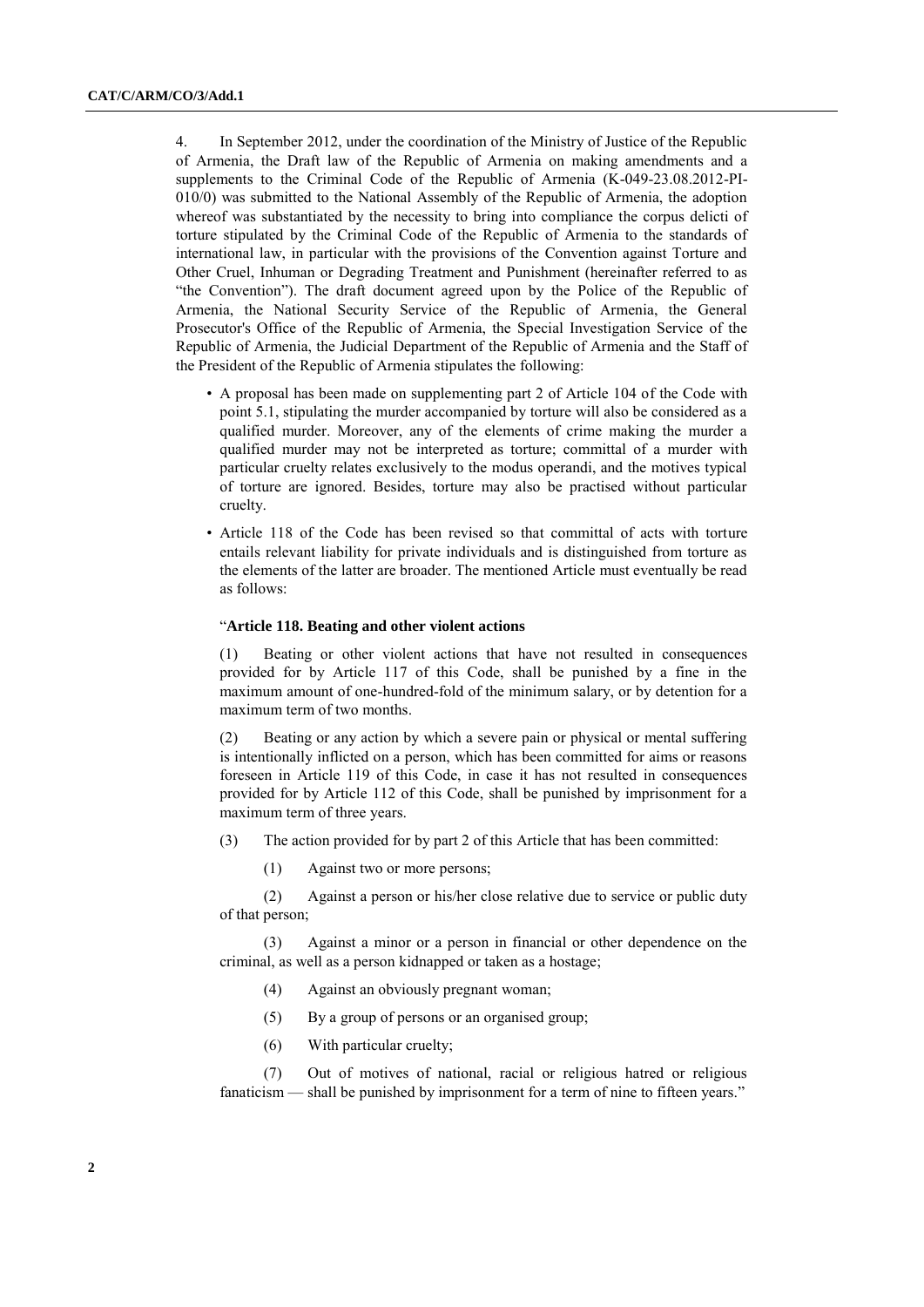• Article 119 on torture was fully replaced with new edition. Moreover, this has been done for the purpose that in spite of the fact that the subject of corpus delicti is specific, i.e. the public officer, the main object of the act is the human life and health, honour and dignity of a person prevailing over other interests protected by criminal laws. The mentioned Article must eventually be read as follows:

#### "**Article 119. Torture**

(1) Torture – any action by which a severe pain or physical or mental suffering is intentionally inflicted on a person by a public officer or a person acting on behalf of that officer's order, administrative order or assignment in connection with performing their powers, with the aim of receiving information or extracting confession from that person or from any other third party, or to punish that person or any other third party for acts committed thereby or for being suspected in the committal of such an act, or to intimidate or oblige him or her to perform certain actions or to refrain from performing certain actions or for any reason based on discrimination - shall be punished by imprisonment for a term of three to eight years with deprivation of the right to hold certain positions or to engage in certain activities for a maximum term of three years.

- (2) The same act that has been committed:
- (1) Against two or more persons;

(2) Against a person or his/her close relative due to service or public duty of that person;

(3) Against a minor or a person in financial or other dependence on the criminal, as well as a person kidnapped or taken as a hostage;

- (4) Against an obviously pregnant woman;
- (5) By a group of persons or an organised group;
- (6) With particular cruelty;

(7) Negligently causing the death of the victim — shall be punished by imprisonment for a term of six to twelve years with deprivation of the right to engage in certain activities for a maximum term of three years."

5. A proposal has also been made on revising Article 341 of the Code that stipulates a separate form of torture, for which the imposition of a more severe sanction is conditional on the fact that justice is an object of particular protection. The mentioned Article must eventually be read as follows:

#### "**Article 341. Compulsion by judge, prosecutor, investigator, or person conducting inquest to giving evidence**

(1) Compelling — by a judge, prosecutor, investigator or a person carrying out inquest — a witness, suspect, accused, person on trial or a victim to testify, or compelling an expert to issue a false opinion, as well as compelling a translator to provide an incorrect translation, by use of threat or by other unlawful actions, shall be punished by deprivation of the right to hold certain positions or to engage in certain activities for a maximum term of five years, or by detention for a maximum term of three months, or by imprisonment for a maximum term of two years.

(2) The same act accompanied by humiliation, torture or other violence against the persons referred to in part 1 of this Article shall be punished by imprisonment for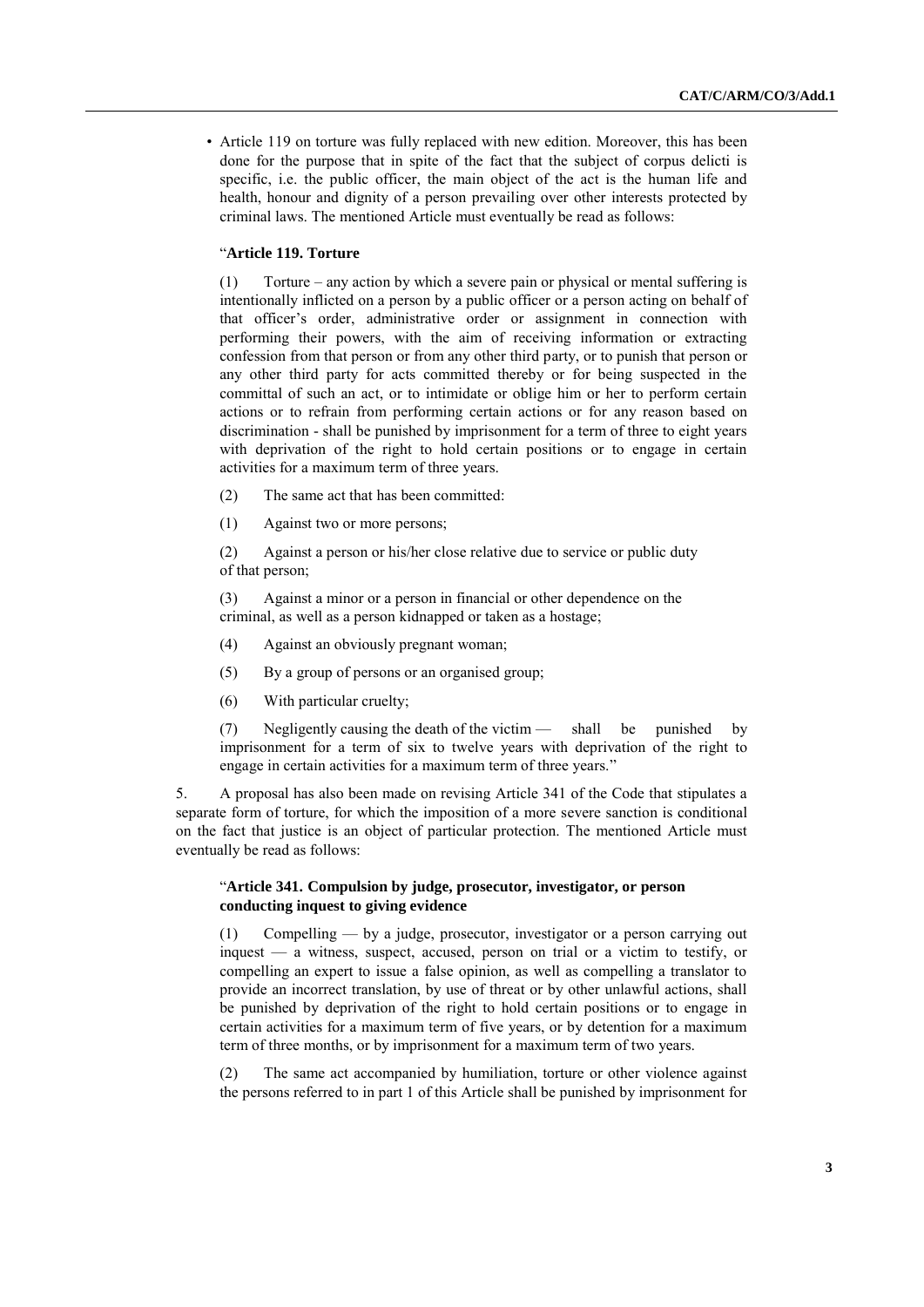a term of six to twelve years, with deprivation of the right to hold certain positions or to engage in certain activities for a maximum term of three years."

6. We attach great importance to the fact that the definition of torture provided in Article 119 of the Draft law is in compliance with the provisions of Article 1 of the Convention and is compatible with law enforcement solutions and the selected concepts.

7. Besides, taking into account the degree of danger of an act, parallel to the abovementioned Draft law a proposal has been made on making relevant amendments to Article 183 of the Criminal Procedure Code of the Republic of Armenia and on removing Article 118(2), (3) and Article 119 from the list of cases being instituted exclusively based upon the appeal of a victim (K-0491-23.08.2012-PI-010/0).

8. Another action aimed at bringing the legislation of the Republic of Armenia in line with the international standards and ensuring its compliance with the provisions of the Convention, was the drafting of a new Criminal Procedure Code that, upon the coordination of the Ministry of Justice of the Republic of Armenia, was submitted to the consideration of the National Assembly of the Republic of Armenia in November 2012. The draft is based on the requirements of the Constitution of the Republic of Armenia and the international commitments assumed by the Republic of Armenia, as well as the outcomes of the judicial practice generated in the course of several years. Article 10(7) of the Draft Code stipulating the freedom and inviolability of a person prescribes that in the course of criminal proceedings no one must be subjected to torture, unlawful physical or mental violence, including through the use of medicine, hunger, exhaustion, hypnosis, deprivation of medical aid, as well as other cruel treatment. It shall be prohibited to receive information from a person through violence, threat, deception, infringement of his/her rights, as well as through other unlawful actions.

### **Information on the recommendations contained in paragraph 11 of the Committee's concluding observations**

9. The fight against torture in the Republic of Armenia, as the most essential component of the protection of human rights, was included in the directions stipulated by "The national strategy for the protection of human rights" approved by the executive order of the President of the Republic of Armenia NK-159-N of 29 October 2012, point 40 whereof envisages especially the following:

"Safeguarding the right to not being subjected to torture or other cruel, inhuman or degrading treatment or punishment, which includes:

(1) Definition of torture pursuant to the UN Convention against Torture and Other Cruel, Inhuman or Degrading Treatment or Punishment, differentiating torture from other forms of violence;

(2) Determination of procedures for carrying out independent inquest on any incident of torture or ill-treatment even where no formal complaint is available;

(3) Creation of a domestic system for examination of reports on incidents of torture in places of imprisonment and preliminary detention facilities, guaranteeing the protection of the person making a report on the incident of torture and the victim;

(4) Ensuring that victims of torture and ill-treatment are provided with compensation, as well as implementation of procedures required for full rehabilitation;

(5) Ensuring the compliance of arrest conditions with international standards of treatment;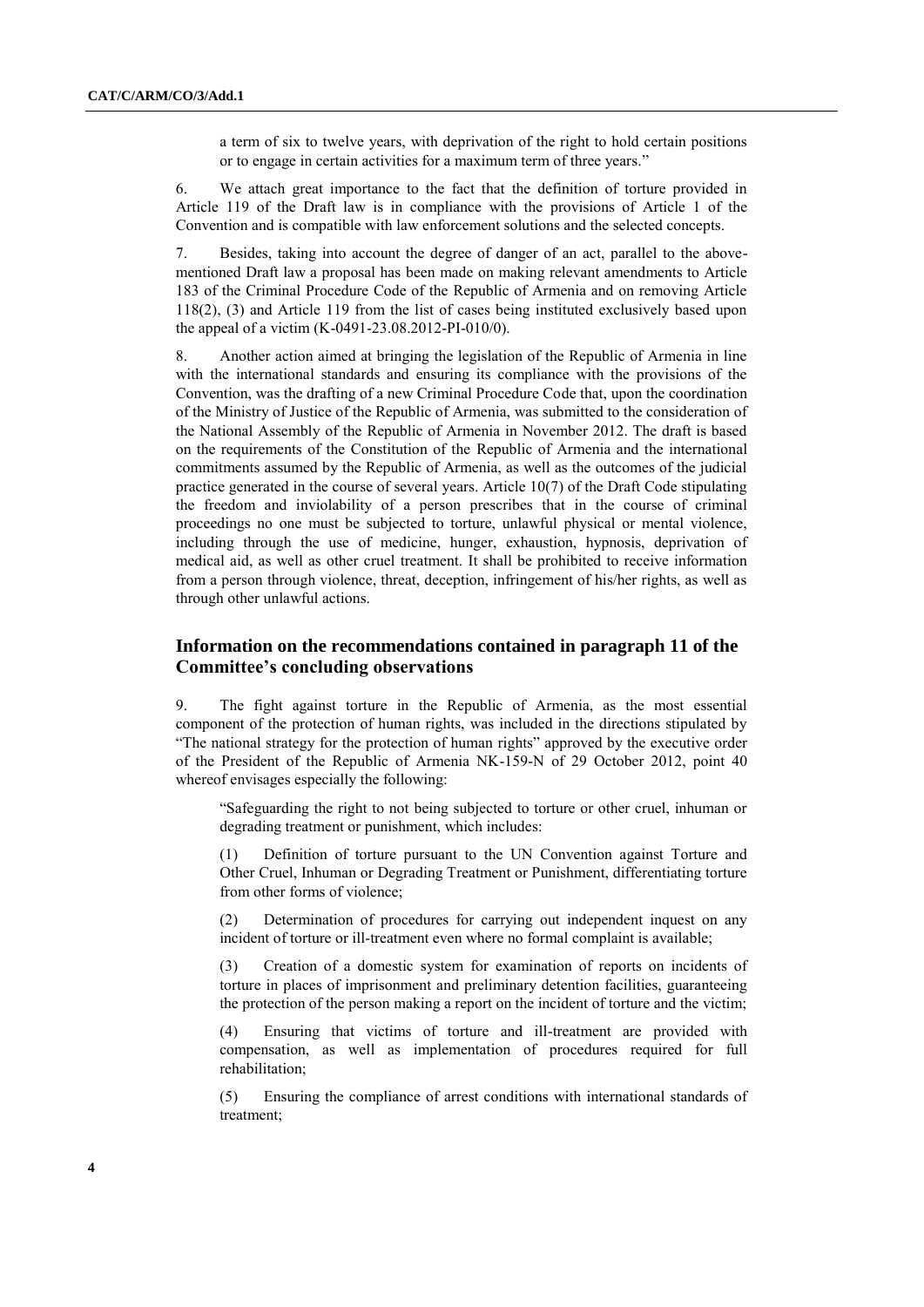(6) Improving working conditions of the personnel in preliminary detention facilities;

(7) Ensuring the transparency of the activities of penitentiary institutions and enhancing the cooperation of penitentiary institutions with mass media;

Increasing human and financial resources of the staff of the Human Rights Defender for the purpose of visiting holding facilities and exercising monitoring over the treatment of persons and conditions of keeping them;

(9) Training of the medical personnel on the rules of medical ethics, directly or indirectly preventing the medical personnel from participating in the acts of torture and aggravating penalties for them;

(10) Provision of education manuals to the personnel of law enforcement authorities on the international requirements for treatment of persons in the course of detention, as well as in preliminary detention facilities;

(11) Providing the public with information regarding the unreserved prohibition against torture and ill-treatment."

10. The Action Plan deriving from the Strategy provides for separate measures in order to fully implement this direction, and it is currently at the stage of elaboration under the coordination of the Ministry of Justice of the Republic of Armenia. The action plan has been drawn up through close collaboration of all the state authorities of the Republic of Armenia, international, non-governmental organisations and the society, and its summarised and final version will be submitted to the consideration of the Government of the Republic of Armenia in July of this year.

11. The issues raised are the major focus of interest of the management of the Police of the Republic of Armenia. This is proved by the fact that the Head of the Police of the Republic of Armenia has issued the Instruction N° 12-C of 3 March 2010 which assigned to the heads of the subdivisions of the Police of the Republic of Armenia conducting the proceedings to:

(1) Take all necessary measures to bring a lawyer upon the request of persons being apprehended to the Police on the grounds of Article 128 of the Criminal Procedure Code of the Republic of Armenia;

(2) Provide an opportunity to the apprehended person to give explanations at the presence of the lawyer, if the necessity of the person's explanations or conducting operative inquiries has occurred prior to preparing arrest protocol or choosing the preventive measure;

(3) Strictly follow other requirements of the Decision N° 818-N of the Government of the Republic of Armenia adopted on 14 June 2007 "On approving the list of rights subject to notification arising from the restrictions of the human rights and freedoms and the notification procedure'.

12. In addition, in April 2013 the heads of territorial subdivisions of the Police were assigned once again by circular letter  $N^{\circ}$  2/1-1-1237 to undertake necessary measures aimed at ensuring strict enforcement of relevant legal acts (for example, when admitting a person to a police holding facility to notify promptly the person chosen by the arrested or detained person through available means of communication, etc.).

13. As regards the issue of exercising the rights of a person in practice from the very beginning of his/her deprivation of liberty, the process of proper exercise of the rights of such persons, as defined by legislation, is ensured by the body conducting the proceeding to the utmost level. In cases where deficiencies are revealed in this field, they receive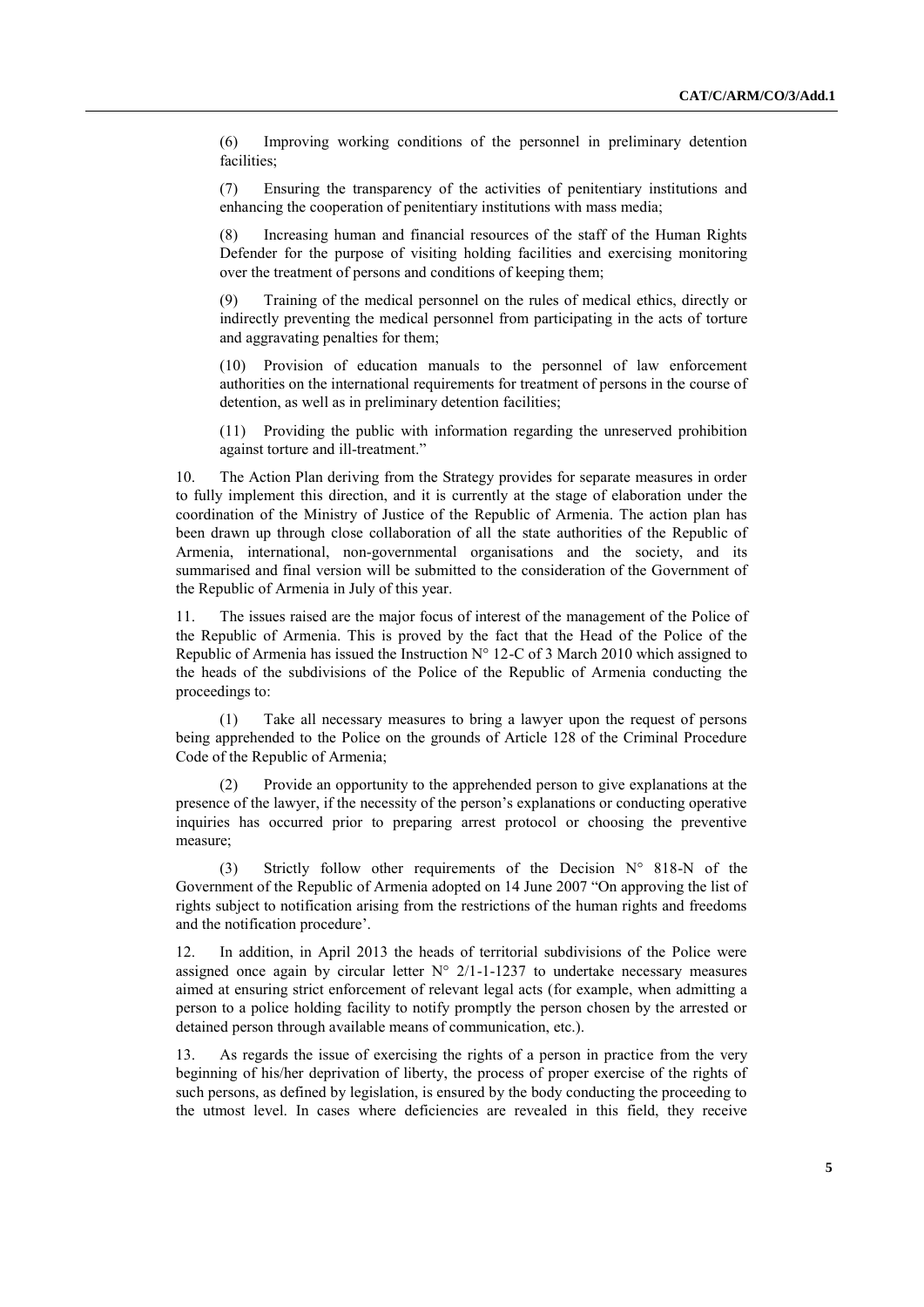equivalent response, appropriate examination is carried out, the offenders are subjected to disciplinary or criminal liability.

14. Moreover, by attaching particular importance to the issues of ensuring the rights of the persons deprived of liberty and full implementation thereof in practice, a clear reference has been made to the issue of expansion of their scope in the Draft Criminal Procedure Code of the Republic of Armenia; accordingly, clear provisions regulating such relations have been envisaged which will actually serve as an additional guarantee for their application in practice.

15. The rights to afford detainees legal safeguards, including the rights to access to a lawyer, to an independent medical examination, to notify a relative, to be informed of their rights, and to be brought promptly before a judge, are stipulated by the Criminal Procedure Code of the Republic of Armenia.

16. It should be stated that on 19 January 2012 the Law of the Republic of Armenia "On making amendments and supplements to the Law of the Republic of Armenia "On the profession of advocate"" entered into force, by which the Office of Public Defender was established, the purpose of which was to afford free legal aid to a number of social groups, among them, family members of a military servant deceased (died) while protecting the borders of the Republic of Armenia; persons with disabilities of 1st and 2nd level of gravity; convicts; members of vulnerable families; participants of combat operations during the Great Patriotic War and during the protection of the borders of the Republic of Armenia; the unemployed persons; pensioners living alone; children deprived of parental care; refugees; persons that have been granted temporary asylum in the Republic of Armenia; insolvent natural persons. Free legal aid includes legal consultation, drawing up of statements of claim, applications, appeals and other procedural legal documents, provision of legal information, as well as representation or defence regarding criminal, civil, administrative and constitutional cases.

### **Information on the recommendations contained in paragraph 12 of the Committee's concluding observations**

17. The Special Investigation Service of the Republic of Armenia is an independent body to which, pursuant to Article 190(6) of the Criminal Procedure Code of the Republic of Armenia, conducts the preliminary investigation of crimes committed in complicity with officials holding leading positions in the legislative, executive and judicial bodies, persons carrying out special state service in relation to their official position or committed by them.

18. For the purpose of prompt and proper response to a report of a person on incidents of torture and/or cruel treatment, by the protocol No 4 of the session of 10 August of 2012 of the Collegium of the Prosecutor's Office of the Republic of Armenia and by the order of the Prosecutor General of no 37 of 18 September 2012 the heads of all the subdivisions of the Prosecutor's Office of the Republic of Armenia were assigned to consider and decide on the reports received regarding the bodily injuries revealed in the course of medical examinations carried out when admitting persons to police holding facilities and detention facilities within the framework of their functions prescribed by Chapter 25 of the Criminal Procedure Code of the Republic of Armenia, to observe the reporting as a detection of physical traces and consequences of crime, and as reasons to institute a criminal case by the preliminary investigation and inquest body as defined by Article 176 (3) of the Criminal Code of the Republic of Armenia within the framework of their powers, thus, to decide on the reports within the framework of preparation of statements of the case separated from the main proceedings by making on each of them one of the decisions provided for by Article 181 of the Criminal Procedure Code of the Republic of Armenia or, in case of availability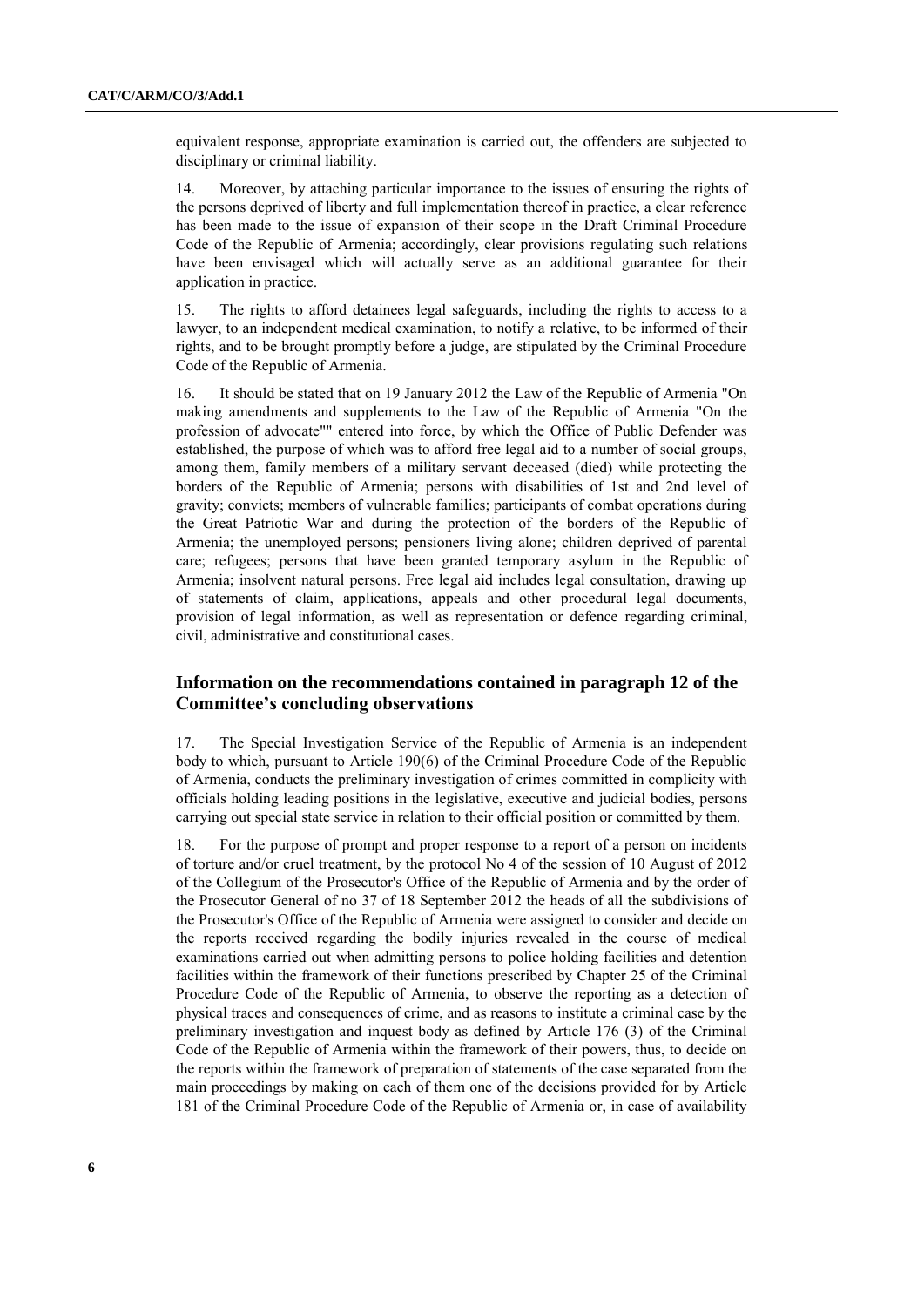of relevant grounds, immediately after deciding on the ground of subordination as prescribed by Article 190 of the Criminal Procedure Code of the Republic of Armenia, to send to the Special Investigation Service of the Republic Armenia through the Prosecutor General of the Republic of Armenia.

19. The above-mentioned proves that as regards the receipt of a report by a person or other factual data on incidents of torture and/or ill-treatment, the functions of conducting prompt, impartial and effective inquest and preliminary investigation, as well as of exercising prosecutorial control over it are already clearly regulated by legislative and secondary legislation acts in effect.

20. Pursuant to Article 152 of the Criminal Procedure Code of the Republic of Armenia, the prosecutor, as well as the investigator, upon the consent of a prosecutor, shall have the right to temporarily suspend the tenure of office of a suspect or accused who is a civil servant, in case there are sufficient reasons to assume that by holding the office he shall obstruct examination of the case in pre-trial proceeding or in court, compensation of the damage caused by the crime or shall engage in criminal activities.

21. That is, in case of suspending a person from the duties, he/she should first of all acquire a procedural status of a suspect or an accused; in this case where there are sufficient grounds to believe that he/she may obstruct examination of the case in pre-trial proceeding or in court by exercise of unlawful influence upon persons involved in criminal procedure, concealment or forgery of materials relevant for the case, or may commit an action not permitted by the criminal law, the measure of restraint, measuring up to the detention, may be imposed on the person.

22. During 2010-2012, incidents of cruel treatment (manifestations of violations) committed by police officers were qualified in the Special Investigation Service of the Republic of Armenia under Article 308 or 309 of the Criminal Code of the Republic of Armenia.

23. In particular, in the course of 2010, 5 similar criminal cases were investigated in the Special Investigation Service of the Republic of Armenia, 3 cases of which were referred to the court with an indictment, and 9 persons were brought before the court, while the proceeding with regard to 2 criminal cases were suspended under Article 31(1) of the Criminal Procedure Code of the Republic of Armenia.

24. In the same period of time, instituting a criminal case for 17 materials prepared in the Special Investigation Service of the Republic of Armenia was rejected, among them 9 cases were rejected due to the absence of a precedent, 6 cases were rejected because of the absence of corpus delicti, and 2 more cases were rejected because of availability of a decision on the same case that was not abolished.

25. In the course of 2011, 7 similar criminal cases were investigated in the Special Investigation Service of the Republic of Armenia, 2 of which were referred to the court with an indictment, and 3 persons were brought before the court, the proceeding with regard to 3 cases were suspended, 1 case was joined into the criminal case present in the proceeding, the preliminary investigation of 1 case continued in the following year.

26. In the same period of time, instituting a criminal case with regard to 12 materials prepared in the Special Investigation Service of the Republic of Armenia was rejected, among them 8 cases were rejected due to the absence of a precedent, 3 cases were rejected because of the absence of corpus delicti, and 1 more case was rejected because of availability of a decision on the same case that was not abolished.

27. In the course of 2012, 2 similar criminal cases were investigated in the Special Investigation Service of the Republic of Armenia, one of which was suspended, and the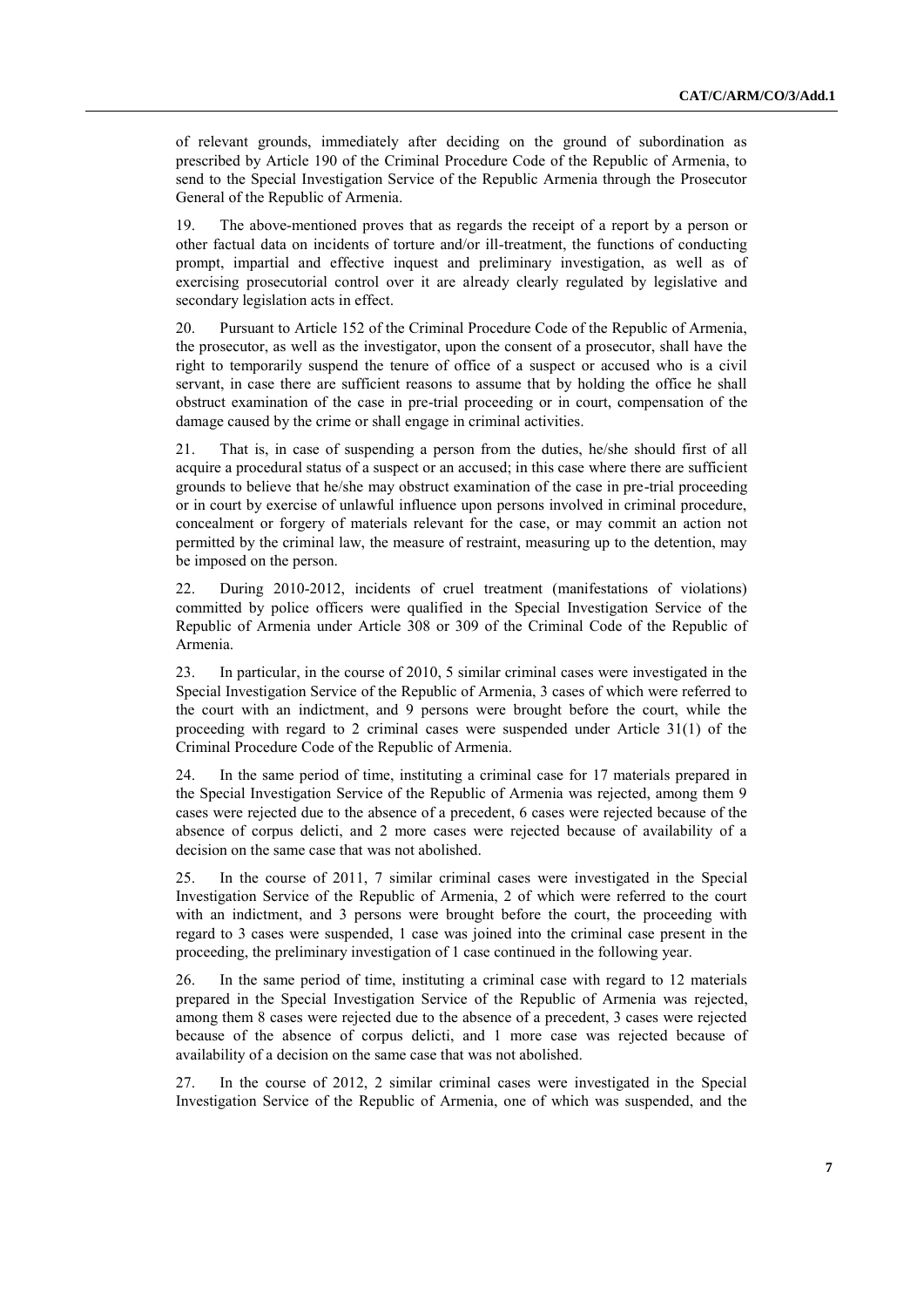preliminary investigation of the other case, in which 2 police officers were involved as an accused, continued in the following year (they were brought before the court).

28. For the same period of time, 43 materials were prepared in the Special Investigation Service of the Republic of Armenia, with regard to 2 of which criminal case was instituted, instituting a criminal case with regard to 34 cases was rejected, among them, 17 cases were rejected due to the absence of a precedent, 16 cases were rejected because of the absence of corpus delicti, and 1 more case was rejected because of availability of a decision on the same case that was not abolished. Overall 7 materials remained incomplete.

29. In the course of 2010-2012, 39 cases were processed regarding the use of torture, violence (both physical and mental), application of threat, as well as manifestation of cruel, disrespectful and degrading treatment in the Police of the Republic of Armenia. During the whole period of official investigation or examination of the case, the official powers of those officers were terminated by the order of the Head of the Police of the Republic of Armenia.

30. Under Article 118(1), Article 131(1), Article 258(3)(1), Article 258(4), Article 308(1), Article 309 (2) and (3) of the Criminal Code of the Republic of Armenia 9 criminal cases were instituted, 4 of which were discontinued (2 of them - under Article 35(1)(2) of the Criminal Procedure Code of the Republic of Armenia, 1 case - under 35(2) of the Criminal Procedure Code of the Republic of Armenia, and 1 case - under Article 35(1)(5) of the Criminal Procedure Code of the Republic of Armenia), and 5 criminal cases were referred to the court.

31. In the course of 2010-2012 with regard to the above-mentioned cases 39 official investigations were conducted as a result of which 37 police officers were subjected to disciplinary penalty, and the conduct of a number of police officers was considered during the operative consultations of various subdivisions of the Police of the Republic of Armenia, and those officers were subjected to severe reprimand.

32. In the course of 2010-2012, with regard to the facts of the use of violence against citizens by the police officers, a decision was made on rejecting the institution of six criminal cases under Article 35(1)(4) of the Criminal Procedure Code of the Republic of Armenia.

33. During 2012, 3 cases of cruel, disrespectful treatment and assault and 4 cases of battery, torture, inhuman or degrading treatment manifested against citizens by police officers were recorded.

34. As regards the inquest of crimes committed by the commissioned staff in the military forces of the Republic of Armenia, it should be emphasised that the Ministry of Defence of the Republic of Armenia does not influence upon the law enforcement bodies in systematic terms. The military police, after carrying out operational intelligence and inquest activities as prescribed by law, shall forward the examination of the case to the Investigation Service, the scope of the activities whereof is regulated by the Criminal Code and the Criminal Procedure Code of the Republic of Armenia. The actual supervision over the activities of the Investigation Service is exercised by the Military Prosecutor's Office. The Military Prosecutor's Office is not considered, in its turn, as a body functioning under the system of the Ministry of Defence; it functions under the system of the General Prosecutor's Office of the Republic of Armenia.

35. Within the framework of fight against crimes committed as a result of non-statutory relations in the armed forces of the Republic of Armenia a series of measures have been carried out. In particular, in 2012 the manual titled 'Military Leadership - Issues of Effective Management of Military Personnel' was elaborated, based on which the discipline of 'Military leadership' was introduced in military education institutions of the Republic of